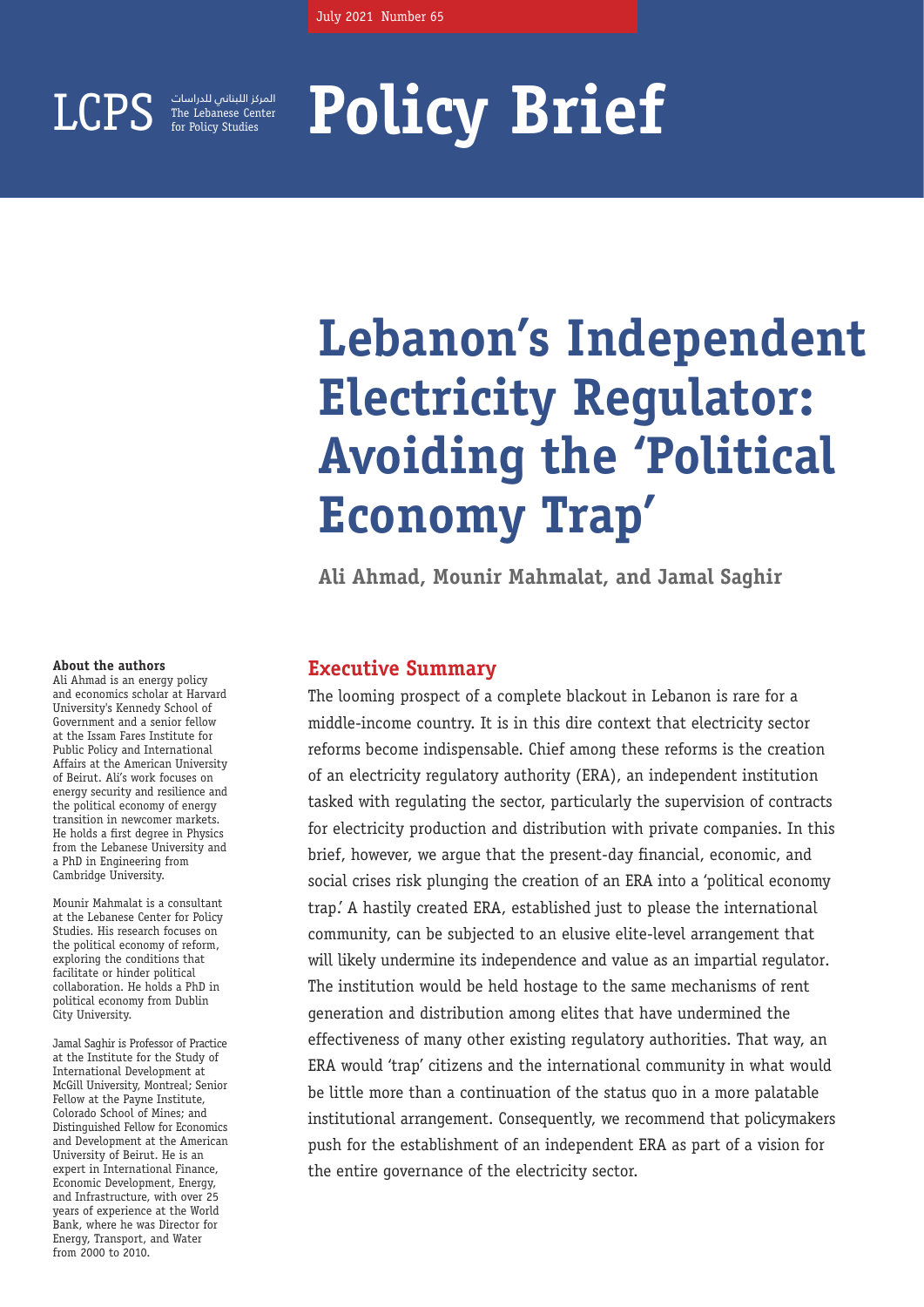### **Introduction**

The looming prospect of a complete blackout in Lebanon is rare for a middleincome country. A symptom of a dysfunctional system of sectarian governance, 30 years of mismanagement in the electricity sector have had a severe economic and macro-fiscal impact that contributed to Lebanon's current financial crisis. The high cost of service, coupled with a highly subsidized tariff, demanded ballooning treasury transfers to sustain the operation of the state-owned utility Eletricité du Liban (EDL). While EDL's annual financial losses amounted to \$150 million in 1996, $1$  they reached \$1.4 billion in 2018 and made up about 40% of Lebanon's entire debt stock in 2016.<sup>2</sup> While such levels of spending would have been more than enough to build a modern energy infrastructure and asset base, service provision is among the worst in the world, just ahead of Haiti, Nigeria, and Yemen.<sup>3</sup>

It is in this dire context that policy experts, international partners, and development agencies have repeatedly called for power sector reforms. Chief among these reforms is the creation of an electricity regulatory authority (ERA), an independent institution tasked with regulating the sector, particularly the supervision of contracts for electricity production and distribution with private companies. Establishing an electricity regulator has been at the center of the debate on electricity reforms in Lebanon for a long time. As early as 2002, Lebanon's parliament passed Law 462, which stipulated the legal and institutional framework for an ERA. With an ERA still absent, the delay in creating it has been cited by scholars and experts as a contributing factor to Lebanon's dysfunctional electricity sector.<sup>4</sup> Moreover, the creation of an ERA is seen by major development agencies, such as the World Bank and the International Renewable Energy Agency, as a priority to address the electricity sector's failings and spur private investment.<sup>5</sup>

The creation of an ERA is an important goal that Lebanon must achieve to form a sustainable, efficient, and liberal electricity market. Its objective would be to facilitate a competitive market environment that encourages private sector investment and protects consumers by regulating prices. An ERA would reduce uncertainty for investors by: 1) clarifying the degree of regulatory discretion the authority will have, 2) making its composition transparent, and 3) demonstrating the process it will follow in taking decisions. Such reliable regulation would allow investors to anticipate tariffs, and thereby project profits and revenues for a given quality and scope of services. The creation of an ERA, independent of political elites, would constitute a key element of power sector reform and an important milestone on the path to energy security.

In this brief, we argue that the present-day financial, economic, and social crises risk plunging the creation of an ERA into a 'political economy trap.' A

**1** World Bank Report No. 15478- LE, November 1996. http://documents.worldbank.o rg/curated/en/938971468772 462743/text/multi-page.txt

### **2**

IMF, 'Lebanon 2016 Article IV Consultation,' (Washington, DC, 2017). https://www.imf.org/en/Publ ications/CR/Issues/2017/01/ 24/Lebanon-2016-Article-IV-Consultation-Press-Release-Staff-Report-and-Statement-b y-the-44572

### **3**

WEF, 'Global Competitiveness Index 2017-2018', World Economic Forum, 2021, see http://wef.ch/2wcVUt8,accessed 12 May 2021.

### **4**

IFI, 'Keeping the Lights on: A Short-Term Action Plan for Lebanon's Electricity Sector,' Issam Fares Institute for Public Policy and International Affairs, March 2021. https://www.aub.edu.lb/ifi/P ages/publications/policy\_brie fs/2021-2022/20210310 keeping-the-lights-on-ashort-term-action-plan-for-le banon-electricity-sector.aspx, accessed 12 May 2021; Kulluna Irada, 'Summary: Lebanon's Electricity Sector | Latest releases', Kulluna Irada, July 2020, see http://kullunairada.org/release-77, accessed 12 May 2021.

#### **5**

World Bank, 'Lebanon Power Sector Emergency Action Plan,' 2020, see http://docu ments1.worldbank.org/curated/en/5002815936366767 32/pdf/Lebanon-Power-Sec tor-Emergency-Action-Plan.pdf; IRENA, 'Renewable Energy Outlook: Lebanon,' June 2020, see /publications/2020/ Jun/Renewable-Energy-Outlook-Lebanon, accessed 22 April 2021.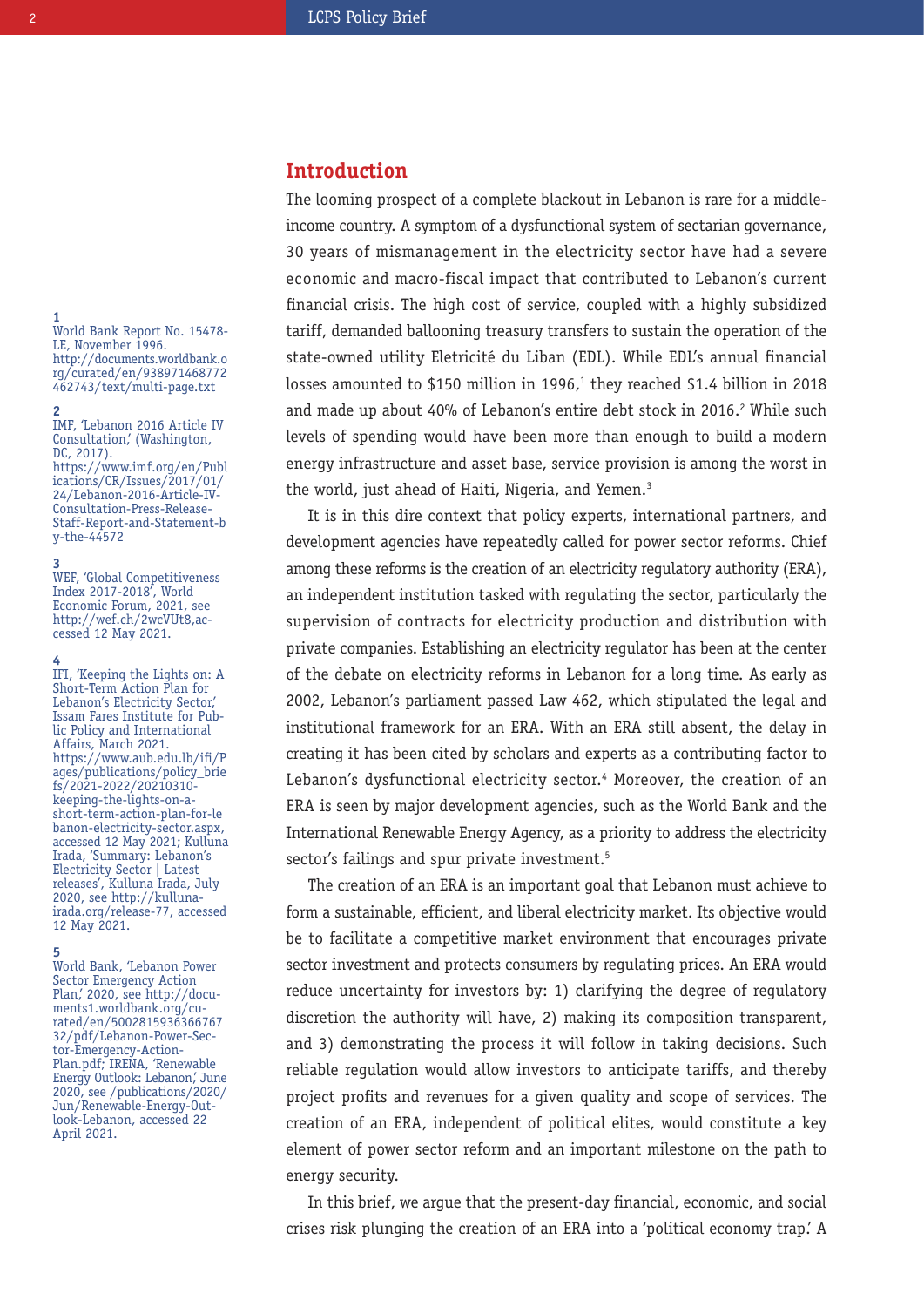hastily created ERA, established just to please the international community, can be subjected to an elusive elite-level arrangement that will likely undermine its independence and value as an impartial regulator. The institution would be held hostage to the same mechanisms of rent generation and distribution among elites that have undermined the effectiveness of many other existing regulatory authorities. That way, an ERA would 'trap' citizens and the international community in what would be little more than a continuation of the status quo in a more palatable institutional arrangement. Consequently, we recommend that policymakers push for the establishment of an independent ERA as part of a vision for the entire governance of the electricity sector.

To support these claims, this brief first discusses the core functions of an electricity regulator. Second, we examine how Lebanon's current context impacts these functions. We go on to dissect the political economy constraints that impede the formation of an independent ERA. In doing so, we review some international experiences in dealing with electricity reform in challenging economic and political contexts such as the Lebanese one. Finally, the brief proposes guidelines of how progress in the electricity sector can be achieved until an independent ERA is created.

### **What is the role of an electricity regulator?**

An ERA would be a governmental institution affiliated with the Ministry of Electricity and Water that consists of a board of independent experts, tasked with the supervision of contracts and concessions to the private sector for the production and distribution of electricity. Generally, the primary rationale for creating an ERA is to signal a government's long-term commitment towards ensuring a competitive and sustainable electricity sector market.<sup>6</sup> Consequently, the core function of an ERA is to balance the interests of concerned stakeholders, and generally revolves around the protection of both consumers and investors. Consumers would be protected against the overpricing of firms with substantial market power, while investors would be shielded from arbitrary government actions.

### **The standard model of power sector reforms**

ERAs were part of a policy mix of the market-oriented power sector reforms of the 1990s, pursued by international development institutions, which promoted competition, privatization, and liberalization of electricity sector services.<sup>7</sup> Their primary functions include the calculation and periodic review of the electricity tariff, strategic planning (by estimating and forecasting demand and capacity requirements), the facilitation of private sector investment, and the protection of consumers from overpricing (figure 1). These objectives

**6** Brown, Ashley C., Jon Stern and Bernard Tenenbaum, 'Handbook for Evaluating Infrastructure Regulatory Systems,' World Bank, 2006, see https://openknowledge.world bank.org/handle/10986/703, accessed 17 May 2021.

**7** R. W. Bacon and J. Besant-Jopnes, 'Global electric power reform, privatization and liberalization of the electric power industry in developing countries', World Bank, 2002, see https://documents.worldbank.org/en/publication/doc uments-reports/documentdetail/226491468780869282/Gl obal-electric-power-reformprivatization-and-liberalization-of-the-electric-power-ind ustry-in-developing-countries, accessed 13 May 2021.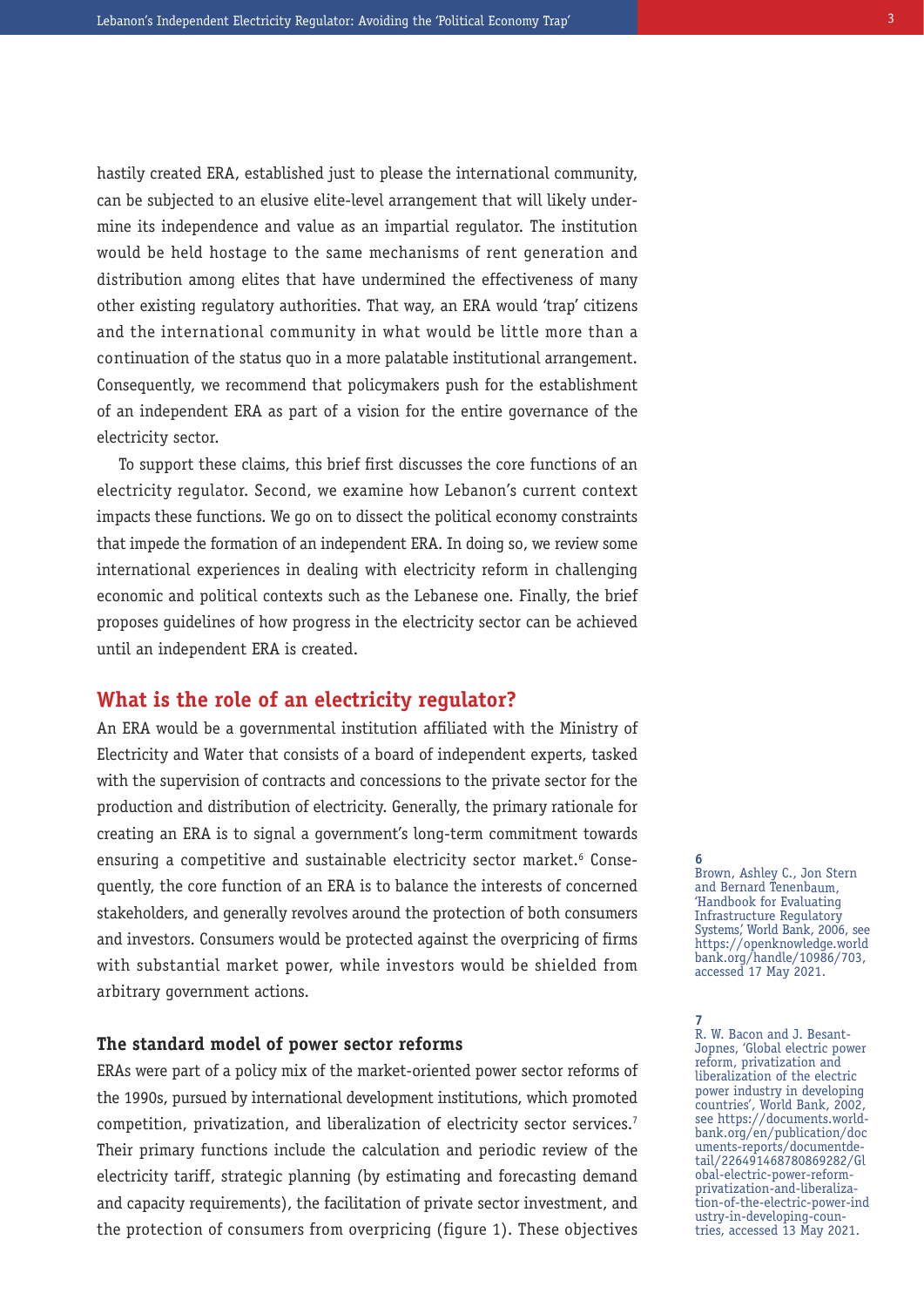are not necessarily given the same weight, as the role of an ERA largely depends on important contextual factors, such as a country's energy priorities, level of market liberalization, buy-in of political elites and the government and institutional independence and capacity.

These functions have been part of the standard model of power sector reforms implemented in many countries since the 1990s. The mandate of an ERA is not static, but changes with technological advancements and changes in ideational environments, such as the shift towards sustainable energy production. Once a country manages to establish an ERA that can effectively assume its core functions in a solid institutional setup—which includes aspects like the availability of data, experts, and sophisticated demand estimation methods—these regulatory authorities can pursue other objectives over time. Today, established ERAs tend to assume an important role in the promotion of sustainable energy generation and policies to maximize the share of renewable energy in the energy mix of a country. Moreover, ERAs can play an important role in facilitating citizen engagement and individual contributions to the electricity grid (for example, via solar panels) in distributed energy models.

### Figure 1

### **Core and emerging objectives of an electricity regulatory authority**

Determine electricity tariff based on transparent methodologies Ensure cost effectiveness through least-cost dispatching Ensure system reliability by estimating demand and capacity growth Facilitate private sector investments

Protect consumers, especially

vulnerable groups

### Core Objectives Emerging Objectives

Promote sustainable power generation and policies Maximize share of renewable energy

Leverage big data to produce accurate sector analytics

Endorse citizen engagement, such as by supporting distributed energy models

Encourage energy efficiency and guide demand-side management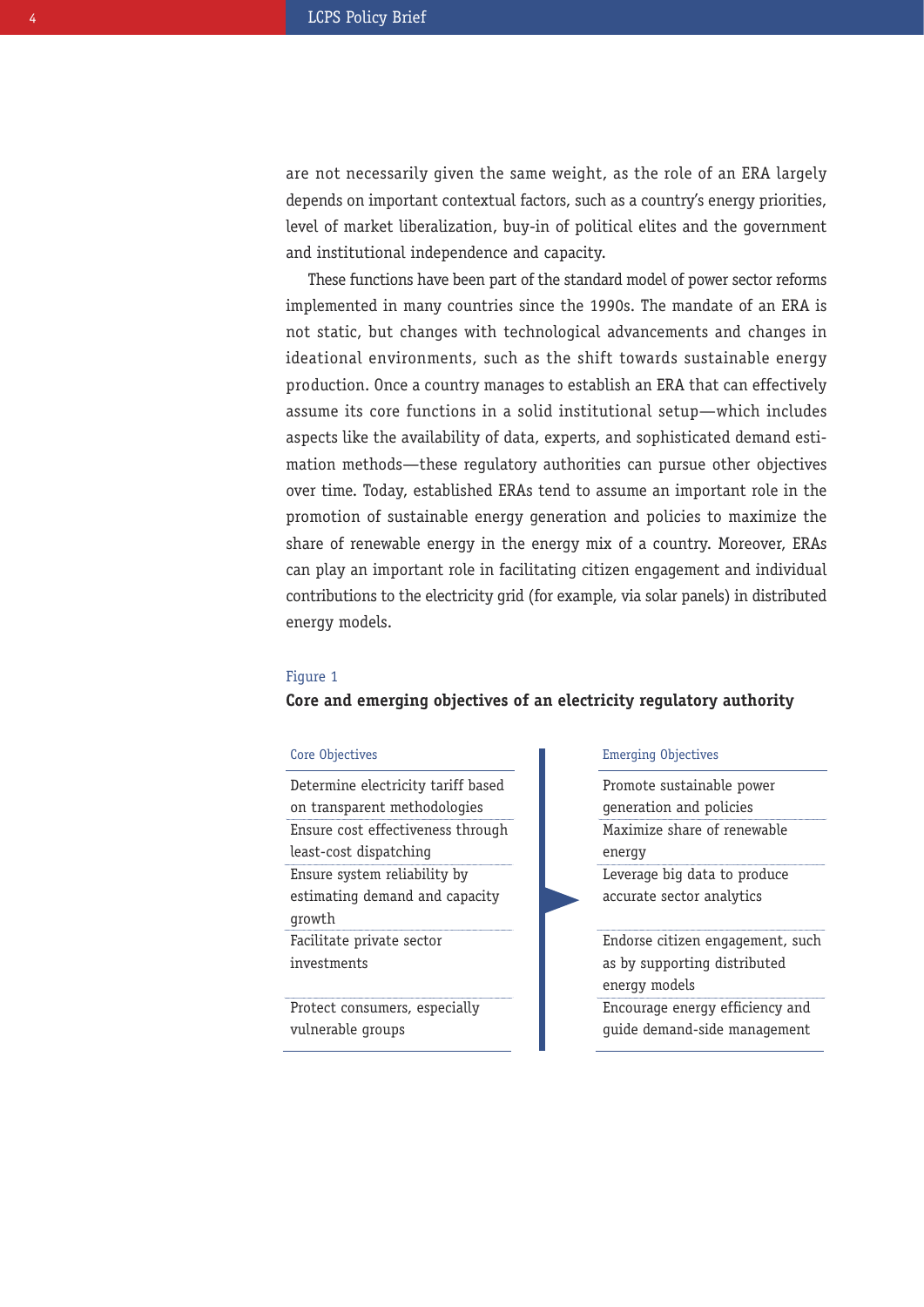### **How to ensure the independence of an ERA?**

In order to ensure the independence of an ERA, three conditions should be met. First, the individual members should be free of connections to firms that are affected in any way by the decisions the ERA takes, which could lead to a conflict of interest. Second, it should be independent of the tenure of politicians, and not be subjugated to the discretionary power of political authorities. Third, an ERA should have safeguards to guarantee its autonomy, such as earmarked funding, secure tenure for the regulators, and exemption from civil service salary rules.

Measures of independence, however, need to be reconciled with measures to ensure that the regulator is accountable for its actions and does not stray from its mandate, engage in corrupt practices, or become inefficient. The overall framework of a regulator needs to strike a balance between the discretion entrusted in it and the need for certainty and stability in regulatory decisions. Some institutional measures designed to assure accountability of the regulator include:

- $\blacksquare$  mandating rigorous transparency, including open decision-making and publication of decisions,
- providing an effective appeal mechanism to contest the agency's decisions, n
- $\quad \blacksquare \;$  subjecting the regulator's conduct and efficiency to external auditors, and
- permitting removal from office in case of proven misconduct or incapacity. n **8**

### **Electricity regulators in practice: Variable degrees of success**

Existing evidence suggests that, if implemented correctly, the standard model of the 1990s can serve as a sound guide for reforms. However, there is also substantial evidence that points to the potential costs of incomplete or bad implementation, including the creation of a weak regulator (or regulatory framework).<sup>8</sup> In their influential report, 'Rethinking Power Sector Reforms,' Foster and Anshul write that for many countries the 1990s standard model was incompatible with the way their economies were organized and/or faced political challenges in implementation.9 Notably, the authors find that poorer countries with more limited coverage and high losses in energy distribution are less likely to be successful in implementing the reforms.<sup>10</sup>

While the relevant development literature points to the independence of the regulator as a best practice, there is a growing realization that achieving full independence may be a difficult policy goal in many contexts due to several factors, including incompatibility with established legal, cultural, and political norms.11 Therefore, in practice, ERAs have had variable degrees of success.<sup>12</sup> The development literature is full of examples where, in contexts with a complex political economy, the establishment of a weak ERA has

Paul L. Joskow, 'Lessons Learned from Electricity Market Liberalization,' The Energy Journal, 1 September 2008, see http://www.iaee.org/en/publications/ejarticle.aspx?id=22 87, accessed 13 May 2021.

#### **9**

Vivien Foster and Rana Anshul, 'Rethinking Power Sector Reform in the Developing World,' World Bank, 2020, see https://openknowledge.world bank.org/handle/10986/3233 5, accessed 25 March 2021.

**10** Ibid, p. 20.

**11**

Brown, Ashley C., Stern and Tenenbaum, Handbook for Evaluating Infrastructure Regulatory Systems.

#### **12**

Ioannis N. Kessides, 'Electricity Reforms: What Some Countries Did Right and Others Can Do Better,' World Bank, 2012, see http://documents1.worldbank.org/curated/en/333561 468181482450/pdf/NonAsciiFileName0.pdf, accessed 13 May 2021.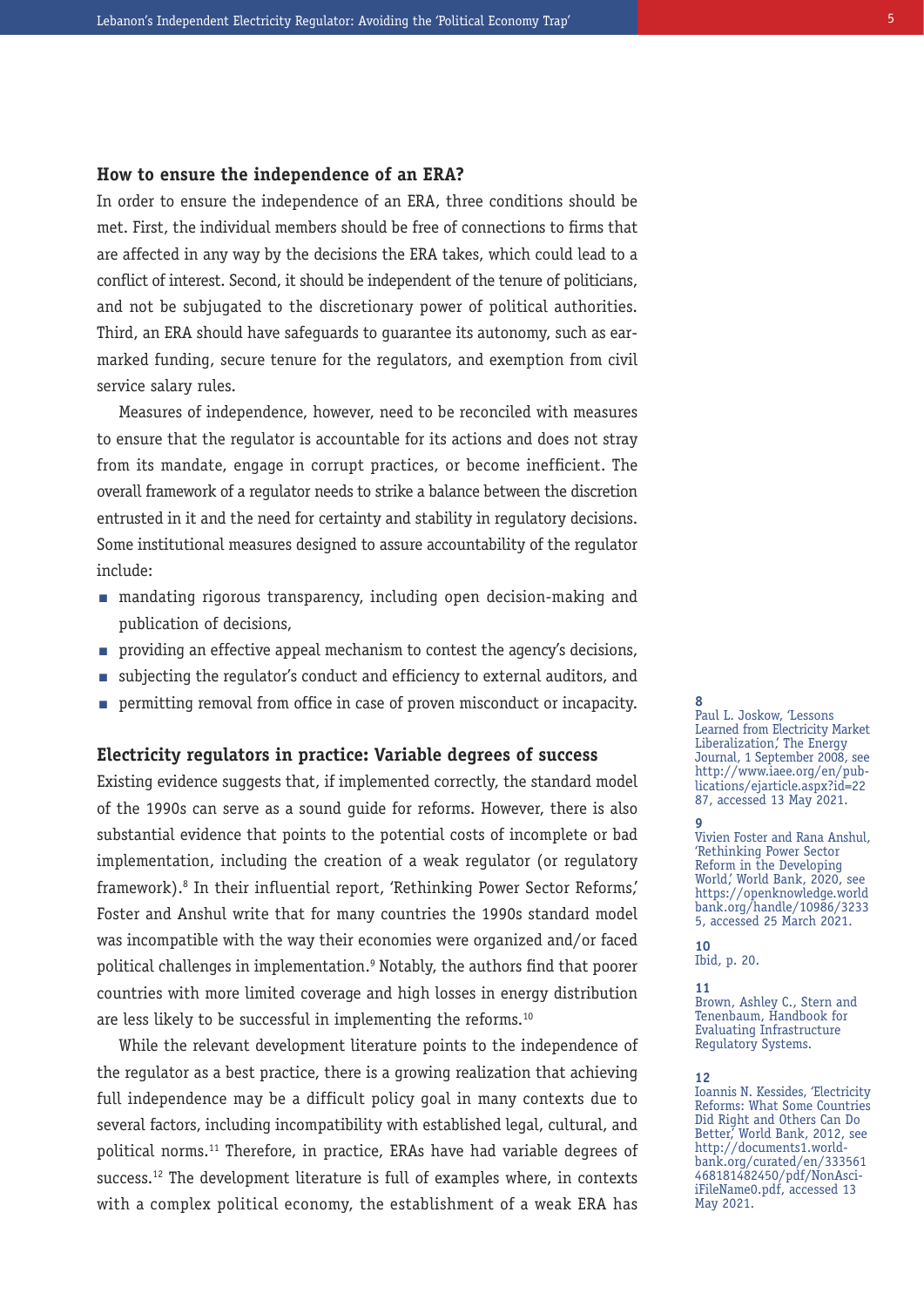### **13**

Mahmud I. Imam, Tooraj Jamasb and Manuel Llorca, 'Political Economy of Reform and Regulation in the Electricity Sector of Sub-Saharan Africa, Energy Policy Research Group, University of Cambridge, 2019, see https://www.jstor.org/ stable/resrep30382, accessed 13 May 2021.

### **14**

Zainab Usman and Tayeb Amegroud, 'Lessons from Power Sector Reforms: The Case of Morocco,' World Bank, 2019, see https://openknowledge.world bank.org/handle/10986/32221, accessed 13 May 2021.

not resulted in the desired positive impact. For example, some countries in sub-Saharan Africa still suffer from poor services and infrastructure, as well as insufficient access, despite having established an ERA.<sup>13</sup> On the other hand, there are examples of substantial progress achieved in the absence of a regulatory authority, albeit with the presence of strong sector governance and the buy-in of major political elites. Morocco, for example, selectively introduced reforms while retaining a dual model of a strong state-owned utility, on the one hand, and private sector involvement in the form of long-term lease/concessions that were backed by the King himself, on the other.<sup>14</sup> During this period, Morocco achieved several milestones, including becoming a regional leader in the development of renewable energy through the Noor 1 project, the largest solar thermal power plant in the world. Morocco only established its regulatory agency in 2016, years after it embarked on pursuing power sector reforms.

### **Would an ERA leave the ministry without influence?**

The ministry will retain responsibility for essential functions, even when much of the technocratic work of regulation is entrusted to an independent regulatory agency. In fact, the ministry would benefit, as it will be able to concentrate its resources on its core tasks that are political in nature. Such tasks involve planning public investment in infrastructure, policy regarding public-private partnerships, and the restructuring of the sector. Because such tasks are complex and of national importance, they will benefit from increased attention from the ministry's administration.

## **Examining the role of an independent electricity regulator in Lebanon's present-day context**

Achieving the above objectives is supremely important if Lebanon wants to reduce the power sector's financial losses and move towards a modern and sustainable energy model. The sequencing and timing of the reforms needed to achieve these objectives, however, will determine their success. Reflecting on the current context in Lebanon, the relevant regulatory objectives can be distilled down to three main issues: (1) tariff correction, (2) power supply expansion, and (3) private sector participation.

The first two issues, tariff correction and power supply expansion, are interconnected in the government plan of 2019, which links the adjustment of tariffs to the increase in EDL power supply. By doing so, the plan seeks to meet two goals simultaneously, that is, reducing transfers to EDL to cover its large deficits while keeping tariff adjustments low to mitigate the adverse effects of rising prices on citizens.<sup>15</sup> To illustrate the magnitude of this task, the average tariff paid in May 2021 is around 135 LBP per kWh (equivalent

**15**

'الموقع الرسمي لوزارة الطاقة والمياه | ورقة سياسة قطاع الكهرباء الميوّمة - آذار 2019', Ministry of Energy and Water, March 2019.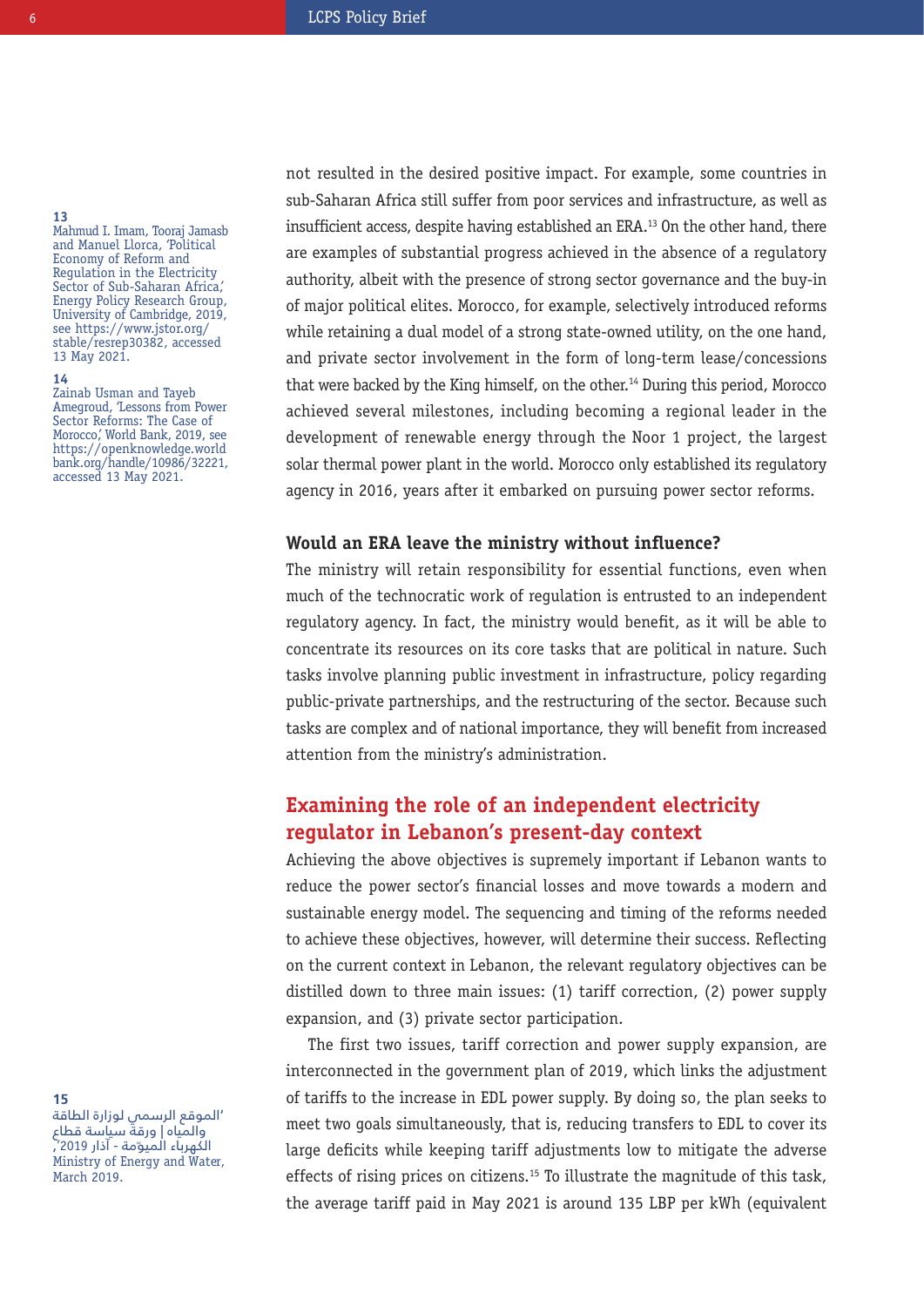to around 1 US\$ cent). With the cost of one kWh generated by EDL ranging between 11 and 18 US\$ cent, the current tariff is less than 10 percent of the total cost of service.

In practice, only an independent ERA, free from political pressures, would be able to realize such a significant tariff adjustment progressively and fairly. The challenge, however, is that developing such a tariff methodology requires data to forecast electricity demand and supply, accurate revenue estimates, and national statistics on income, poverty rates, and energy consumption patterns. Unfortunately, such data is not currently available, and will unlikely be available anytime soon. Even if it was, the present-day polarization in Lebanon's public administration does not guarantee that other administrations will cooperate with a new ERA.<sup>16</sup>

An empowered ERA would mark an important paradigm shift by pressing public administrations to collaborate and provide data. In the short-term, however, these issues dilute the value of an ERA to adjust tariffs. Tariff adjustments would have to be made based on established least-cost methodologies that are widely accepted and benefit from existing studies on the real cost of services.<sup>17</sup> There are at least two recent least-cost studies produced for Lebanon, both of which call for renewable energy to be given priority by highlighting its increasingly competitive options for deployment.<sup>18</sup> These studies can be readily benchmarked and verified, and ultimately save muchneeded time in regulating the sector.

As for private sector participation, one of the consequences of the current economic crisis is a lack of appetite among private investors to get involved in providing public services. This notably affects the electricity sector as bills are collected in Lebanese lira based on deflated prices. Extensive private sector participation will unlikely materialize soon enough to address Lebanon's short-term needs. Yet, even though there would be little left to regulate in the short-term, an ERA would send an important signal to the private sector that Lebanon's electricity market would be competitive in the future.

Moreover, as the country resorts to increased power rationing, new models of power generation based on renewable energy could emerge, as in the case of Yemen.19 Yemen's power production, like Lebanon's, was traditionally reliant on fossil fuels, but the ongoing civil war both disrupted fuel supplies and significantly damaged the electricity grid. In response, small enterprises started to import solar panels, mostly for private use to cover basic needs. Over time, solar panels became an important source of energy production, imported by larger companies on more competitive terms. While still insufficient to cover the needs of the economy and society, solar energy helped improve Yemen's power supply.

### **16**

Mounir Mahmalat and Sami Zoughaib, 'Breaking the Mold? Why Ministerial Rotations Cannot Make Up for an Independent Government,' *Lebanese Center for Policy Studies* (Beirut, 2021). https://lcps-lebanon.org/ publications/1610121833-article\_lcps\_breaking\_the\_mold  $-final_(2).pdf$ 

### **17**

Richard Bramley, Marta Chojnowska and Paul Lewington, 'Lebanon Cost-of-Service and Tariff Design Study: Final Report,' The World Bank, May 2020, see http://documents. worldbank.org/curated/en/77 2521589865844161/Lebanon-<br>Cost-of-Service-and-Tariff-De-Cost-of-Service-and-Tariff-De- sign-Study-Final-Report, accessed 1 June 2020.

### **18**

The two least-cost studies are a study conducted by the World Bank and Electricité de France, and a study by Strategy&, the Lebanese Foundation for Renewable Energy, and the Issam Fares Institute. While the first study is still in progress, the latter is available by contacting the authors.

### **19**

Ghassan Khaled Ismail Al-Akwaa, 'Measuring electricity access amidst active conflict: Lessons from Yemen,' 7 May 2019, see https://blogs.worldbank.org/ energy/measuring-electricityaccess-amidst-active-conflictlessons-yemen, accessed 18 May 2021.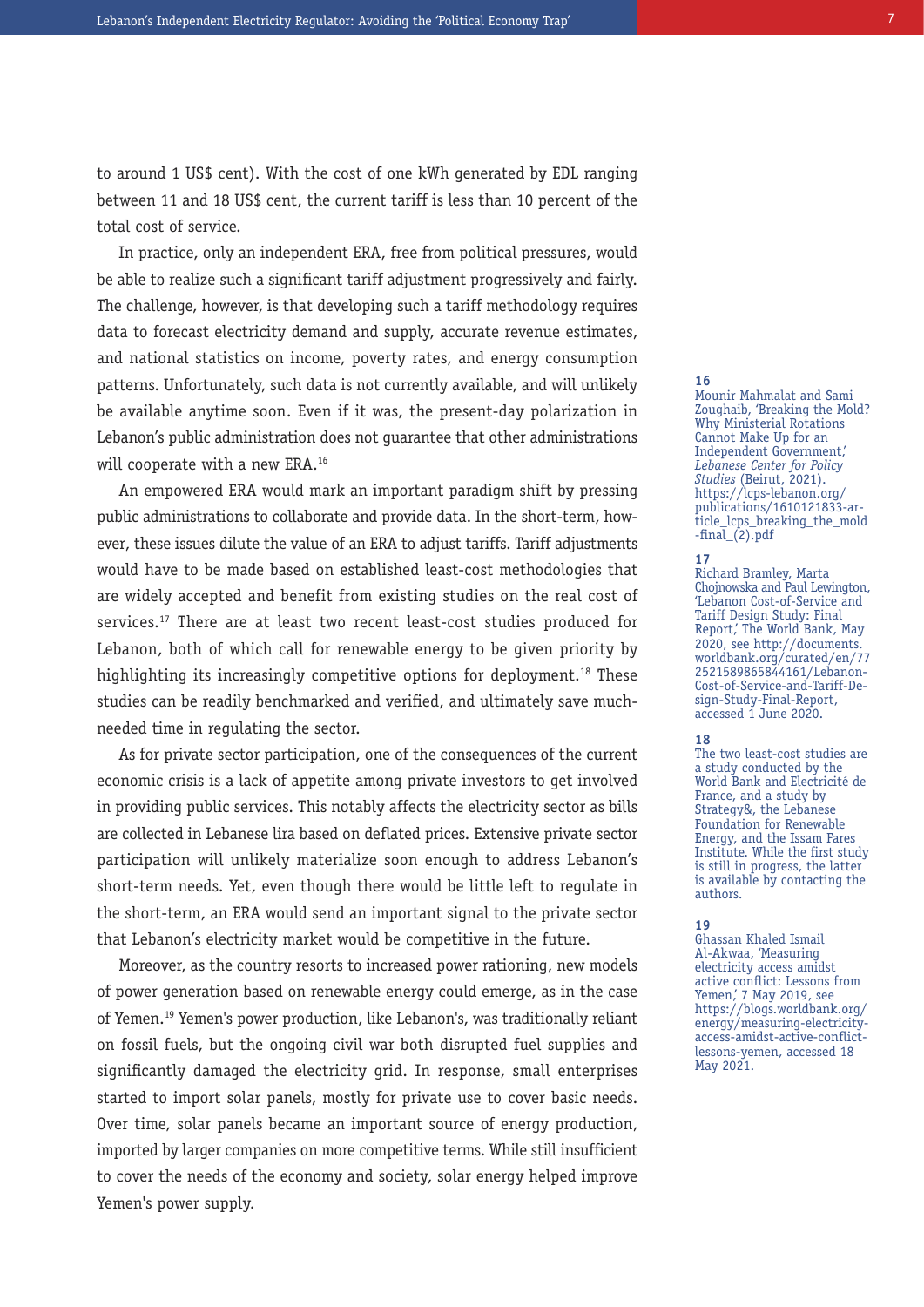## **Electricity regulation and the 'political economy trap'**

The set of political economy challenges that inhibit electricity sector reform are complex. One of the main challenges relates to the role of EDL as a mechanism for rent generation and distribution. Through numerous contracts, employment opportunities, and political favors to connected firms and individuals, EDL has played an important role in the power sharing arrangement among political elites.20 Privatization supervised by an independent regulator would therefore introduce uncertainties as to how sector rents would be generated and distributed.

When Lebanon's lawmakers first introduced privatization reforms in the early 2000s, they did so partly as an attempt to meet the financing conditions of the Paris donor conferences.<sup>21</sup> One of these reforms was Law 462/2002, which regulates, among others, the privatization of electricity production and distribution. The law stipulates that licenses and permits for such activities are granted to companies that meet the conditions specified by the 'National Requlator for the Electricity Sector Organization,' in an attempt to ensure fairness and competition in the sector. However, Law 462/2002 has never been fully implemented, and the ERA never established.

Without an ERA, it is the Minister of Energy and Water (and informally their political party) who effectively exercises authority over the sector, acting simultaneously as the key policymaker, supervisor of implementation, and regulator (primarily in issuing licenses and sector planning). The legal vehicle for the minister to play all these roles already exists under the pretext of 'temporary measures' until an ERA is established. In 2014, the parliament passed Law 288/2014 giving the Ministry of Energy and Water and the Ministry of Finance the authority to license power plants to entities other than EDL for a two-year period. In the continued absence of an ERA, the parliament approved Law 54 in 2015, which extends the duration of Law 288/2014 until April 2018. Following this pattern, other extensions are likely to be granted in the future, when it becomes necessary to issue new licenses or contracts.

An independent regulator would diminish the power of the incumbent minister to exercise discretion over future contracts and the resulting rents. This potentially reshuffles the rents generated from the energy sector among a wider set of elites at the expense of the party controlling the ministry. The repercussions of such changes are inherently difficult to forecast, and thereby threaten existing clientelist relationships between political and business elites. Occasional calls against further privatization show that elites perceive such changes as a real threat.<sup>22</sup>

A newly appointed regulatory institution, then, risks to fall prey to the same mechanisms of elite capture that plaque many other government institutions.<sup>23</sup> This is in line with much of the development literature, which highlights a

### **20**

Ali Ahmad et al., 'From dysfunctional to functional corruption: The politics of reform in Lebanon's electricity sector,' SOAS University of London, 2020, see https://www.belfercenter.org /publication/dysfunctionalfunctional-corruption-politics-reform-lebanons-electricit y-sector, accessed 22 March 2021.

### **21**

Sami Atallah, Mounir Mahmalat and Sami Zoughaib, 'CEDRE Reform Program: Learning from Paris III,' LCPS, 2018.

### **22**

Al-Akhbar, 'اقتراح تعديل قانون الكهرباء: «حلم» الخصخصة يعود إلى الحياة', الأخبار, 7 see 2020, June -https://al-akhbar.com/ Poli tics/291066, accessed 23 April 2021.

### **23**

For an excellent overview of how elite capture pervades state institutions, see Reinoud Leenders, *Spoils of Truce: Corruption and State-Building in Postwar Lebanon* (Ithaca: Cornell University Press, 2012).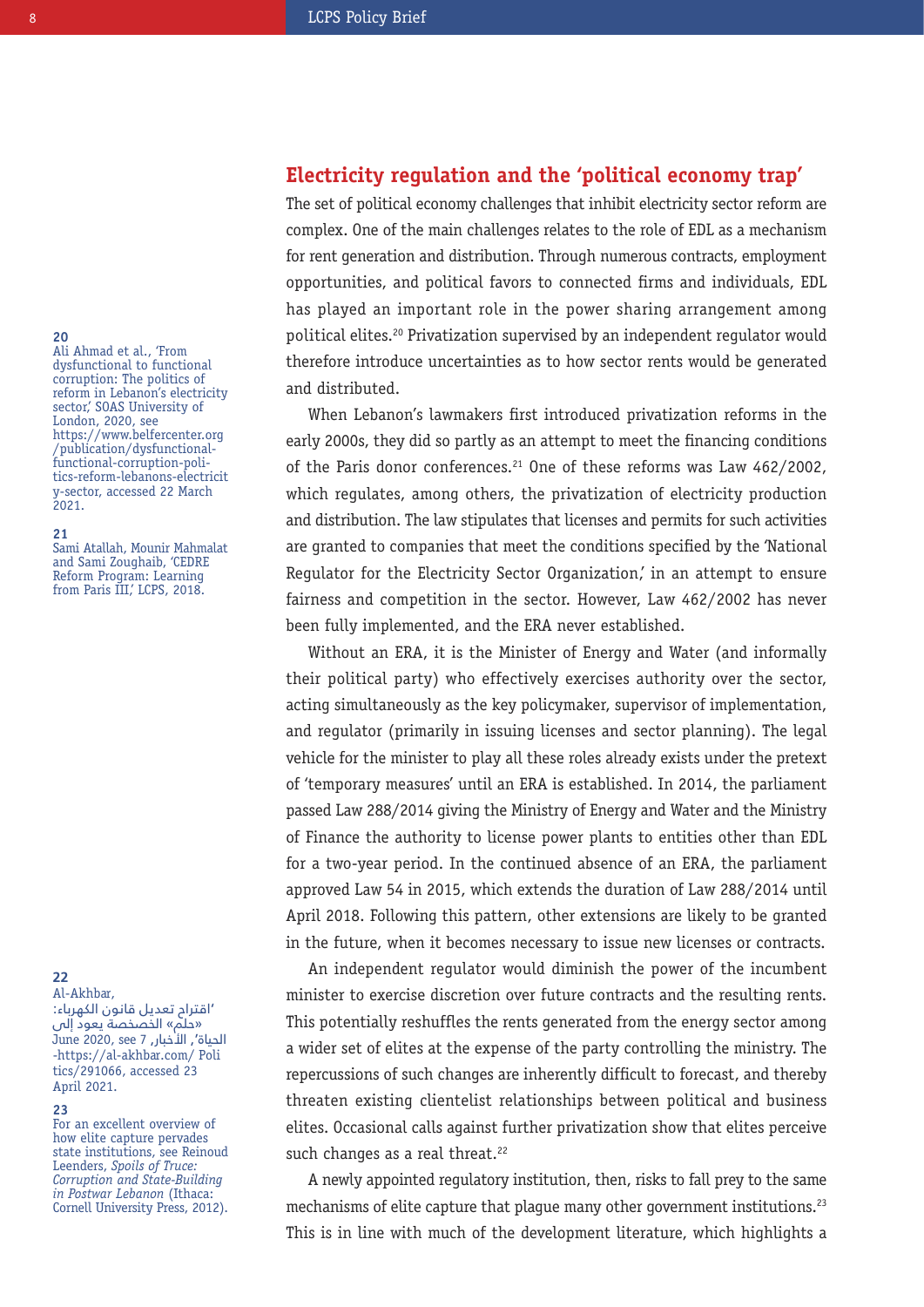high risk of 'regulatory capture' in countries with weak public sectors like Lebanon.<sup>24</sup> From the banking sector, one of origins of the current financial crisis, to telecom, where the mismatch between service and tariff is the highest in the world, regulatory bodies in Lebanon have failed in performing their primary role of protecting the public's interests.

In many cases, the very process of appointing members to such authorities has been a political exercise in its own right, where elites nominate candidates who are close affiliates. The Council of Development and Reconstruction (CDR), another 'independent' institution tasked with the planning and execution of public infrastructure projects, serves as a salient example. As recent evidence shows, CDR board members, many politically connected themselves, enable connected firms to receive significantly larger contracts and prevent unconnected firms from having equal chances when applying for contracts.25

Such evidence suggests that Lebanon's elites are unlikely to leave the makeup of an ERA up to chance (or technical expertise, for that matter). Such institutions come to life to solve problems of resource allocation. As rents from both the public and private sectors have dwindled due to Lebanon's financial and economic crises, $26$  the pressure on elites to undermine the independence of a future ERA is only set to increase. Designed with insufficient oversight, such an authority risks becoming a 'political economy trap,' by serving as yet another mechanism for rent distribution.

### **Conclusion and policy implications**

An independent electricity regulatory authority must be formed as soon as possible. It is only with an ERA, and a government that restrains itself from exerting influence in the sector based on short-term political pressures, that the broader goals for the electricity sector can be realized. Therefore, it is of utmost importance for local actors and the international community to seize the opportunity the present-day crises offer and maximize pressure on elites to create and implement an ERA based on legislation that satisfies international standards.

Yet, the risks of elite capture dissuade us away from making progress on energy sector reform entirely contingent on the establishment of an ERA. An ERA will, by itself, not produce the electricity that is needed to mitigate the adverse effects of power shortages for Lebanon's population and economy. So, how can reforms in the power sector be implemented in the short term? The answer to this question has tended to focus on technical solutions, which, in Lebanon's case, would be comparatively easy to implement. Instead, we argue that achieving short-term relief requires the creative navigation of the political economy constraints discussed above. We see two guidelines that can help doing so.

### **24**

Antonio Estache and Liam Wren-Lewis, 'Toward a Theory of Regulation for Developing Countries: Following Jean-Jacques Laffont's Lead', *Journal of Economic Literature,* 2009, see https://www.jstor.org/ stable/27739984, accessed 13 May 2021.

#### **25**

Mounir Mahmalat, Sami Atallah and Wassim Maktabi, 'Public infrastructure procurement in post-conflict power-sharing arrangements: Evidence from Lebanon's Council for Development and Reconstruction,' International Growth Centre, 2021.

### **26**

Mounir Mahmalat, 'Balancing Access to the State: How Lebanon's System of Sectarian Governance Became Too Costly to Sustain,' Lebanese Center for Policy Studies, no. 49 (2020).